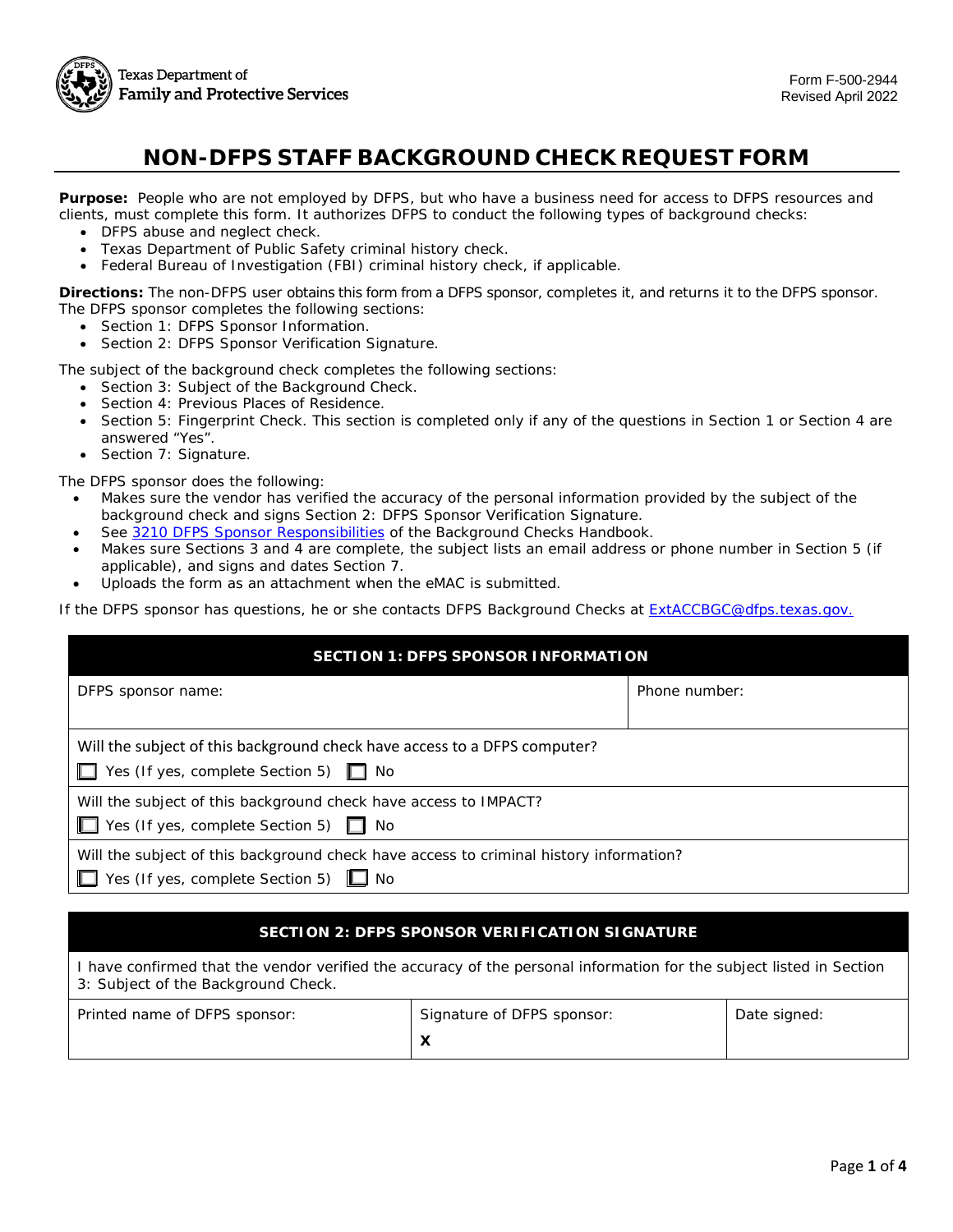

| SECTION 3: SUBJECT OF THE BACKGROUND CHECK                                          |                                                     |                        |                 |            |                                           |           |
|-------------------------------------------------------------------------------------|-----------------------------------------------------|------------------------|-----------------|------------|-------------------------------------------|-----------|
|                                                                                     | Please enter N/A for items that are not applicable. |                        |                 |            |                                           |           |
| First name:                                                                         |                                                     | Middle name:           |                 | Last name: |                                           |           |
|                                                                                     |                                                     |                        |                 |            |                                           |           |
|                                                                                     |                                                     | No middle name         |                 |            |                                           |           |
| Other names or spellings used (married, maiden, alias, etc.) - First, Middle, Last: |                                                     |                        |                 |            |                                           |           |
|                                                                                     |                                                     |                        |                 |            |                                           |           |
|                                                                                     |                                                     |                        |                 |            |                                           |           |
|                                                                                     |                                                     |                        |                 |            |                                           |           |
|                                                                                     |                                                     |                        |                 |            |                                           |           |
| No other names                                                                      |                                                     |                        |                 |            |                                           |           |
| Home address (number and street):                                                   |                                                     |                        | City:           |            | State:                                    | ZIP code: |
|                                                                                     |                                                     |                        |                 |            |                                           |           |
| County of residence:                                                                |                                                     | Date of birth:         | Phone number:   |            |                                           |           |
|                                                                                     |                                                     |                        |                 |            |                                           |           |
| Social Security number (If no SSN, provide ID number                                |                                                     |                        |                 |            | Driver license number and state:          |           |
| from alternate document and name of the document.)                                  |                                                     |                        |                 |            |                                           |           |
|                                                                                     |                                                     |                        |                 |            |                                           |           |
|                                                                                     |                                                     |                        |                 |            |                                           |           |
| Gender:<br>$\exists$ Male                                                           | Ethnicity:                                          | Hispanic or Latino     | Race:<br>White  |            | Asian<br>American Indian or Alaska Native |           |
| $\mathsf{\mathbb{I}}$ Female                                                        |                                                     | Not Hispanic or Latino | $\exists$ Black |            | Native Hawaiian or Pacific                |           |
|                                                                                     |                                                     |                        |                 |            | Islander                                  |           |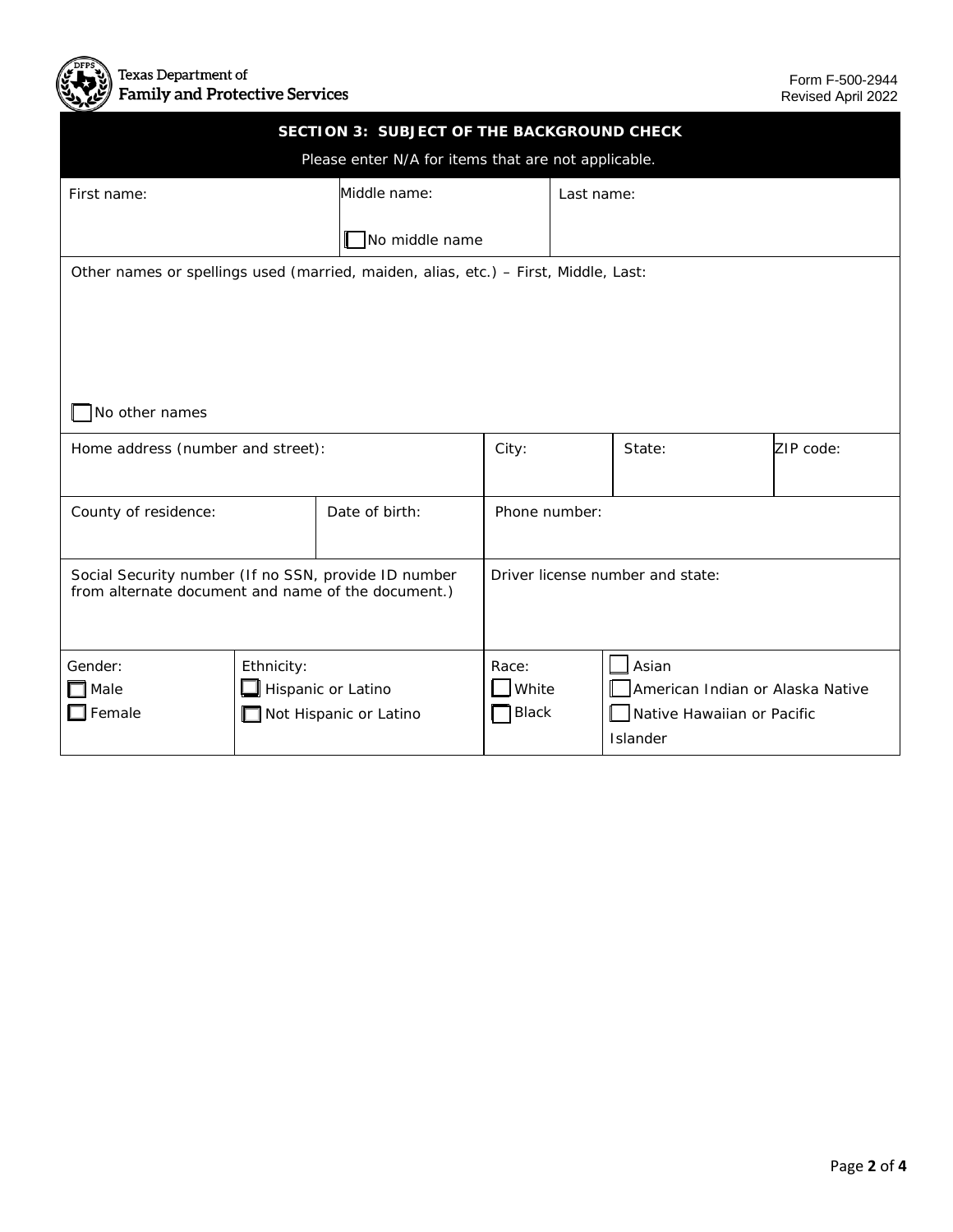### **SECTION 4: PREVIOUS PLACES OF RESIDENCE**

| Have you lived outside Texas in the past two years?<br>$\Box$ Yes (If yes, complete Section 5.) $\Box$ No                                                                                                  |                 |               |  |
|------------------------------------------------------------------------------------------------------------------------------------------------------------------------------------------------------------|-----------------|---------------|--|
| List the complete addresses of other places you have lived and the dates (month and year) you lived there. Include<br>information for a minimum of the past two (2) years. Continue on the back if needed. |                 |               |  |
| Full address (include city, state, and ZIP code):                                                                                                                                                          | From (MM/YYYY): | To (MM/YYYY): |  |
| Full address (include city, state, and ZIP code):                                                                                                                                                          | From (MM/YYYY): | To (MM/YYYY): |  |
| Full address (include city, state, and ZIP code):                                                                                                                                                          | From (MM/YYYY): | To (MM/YYYY): |  |
| Full address (include city, state, and ZIP code):                                                                                                                                                          | From (MM/YYYY): | To (MM/YYYY): |  |

#### **SECTION 5: FINGERPRINT CHECK**

 If any of the questions in Section 1 are answered "Yes" or you have lived outside Texas in the past two years (see Section 4), an FBI fingerprint check is required. Provide either your email address or phone number.

 **Note:** If you provide an email address, you will receive electronic instructions for scheduling your fingerprinting appointment. If you do not provide an email address, you must contact <u>ExtACCBGC@dfps.texas.gov</u> to get the required information.

**Preferred method of contact for scheduling fingerprint appointment:** 

Email:

Phone number:

## **SECTION 6: PRIVACY STATEMENT**

DFPS values your privacy. For more information, read our **Privacy and Security Policy**.